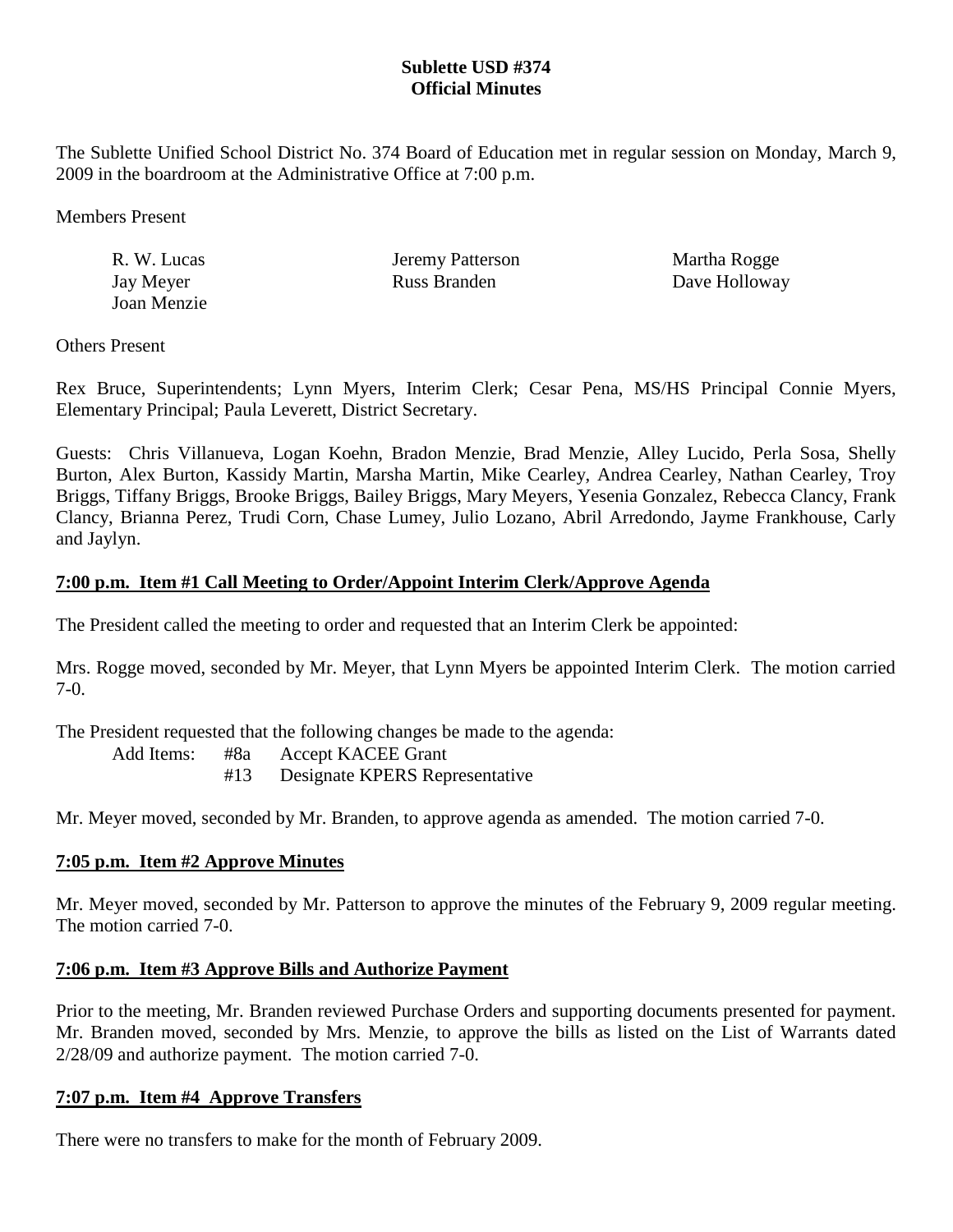Board Minutes Page 2 February 9, 2009

## **PUBLIC FORUM**

There was no public forum at this meeting

## **7:08 p.m. Item #5 Reports**

Curriculum

There was no curriculum report this month, Mrs. Stevens was ill.

#### Principals:

Mr. Cesar Pena informed the Board that the Reading Assessment was completed at the Middle/High School, AYP and standard of excellence had been accomplished. No one was in the bottom 10% and final scores would be available in September 2009.

Mrs. Connie Myers informed the Board that the Reading Assessment was completed at the Elementary School, AYP was accomplished with 90% and above proficient.

Mrs. Connie Myers presented Nathan Cearley, Elementary School Spelling Bee winner and County runner-up; and Brianna Perez, Elementary School Spelling Bee runner-up with certificates.

Mrs. Connie Myers introduced Mrs. Mary Meyers and here science students that medaled at the Seward County Community College Science Fair:

Olivia Clancy and Brooke Briggs Johnny Corn Stock Gold Medal Alex Burton, Kendrick Smith & Bradon Menzie Cell Membrane Bronze Medal Carly Frankhouser and Kassidy Martin Carpet Cleaner Test Silver Medal

These students were presented with certificates.

## SWPRSC/HPEC

Mrs. Martha Rogge reported on HPEC and SWPRSC Board meetings.

#### Superintendent:

Mr. Bruce discussed PAT, State Budget Cuts FY 2009, State Funding for FY 2010, KASB Regional in April, the PAT program and the wind generator. The open position the Sublette Recreation Board was also discussed.

## **7:35 p.m. Item #7 Consider Summer Driver Education**

Mr. Branden moved, seconded by Mrs. Menzie, to write regulations that give district students preference in enrollment in summer driver education. The motion carried 7-0.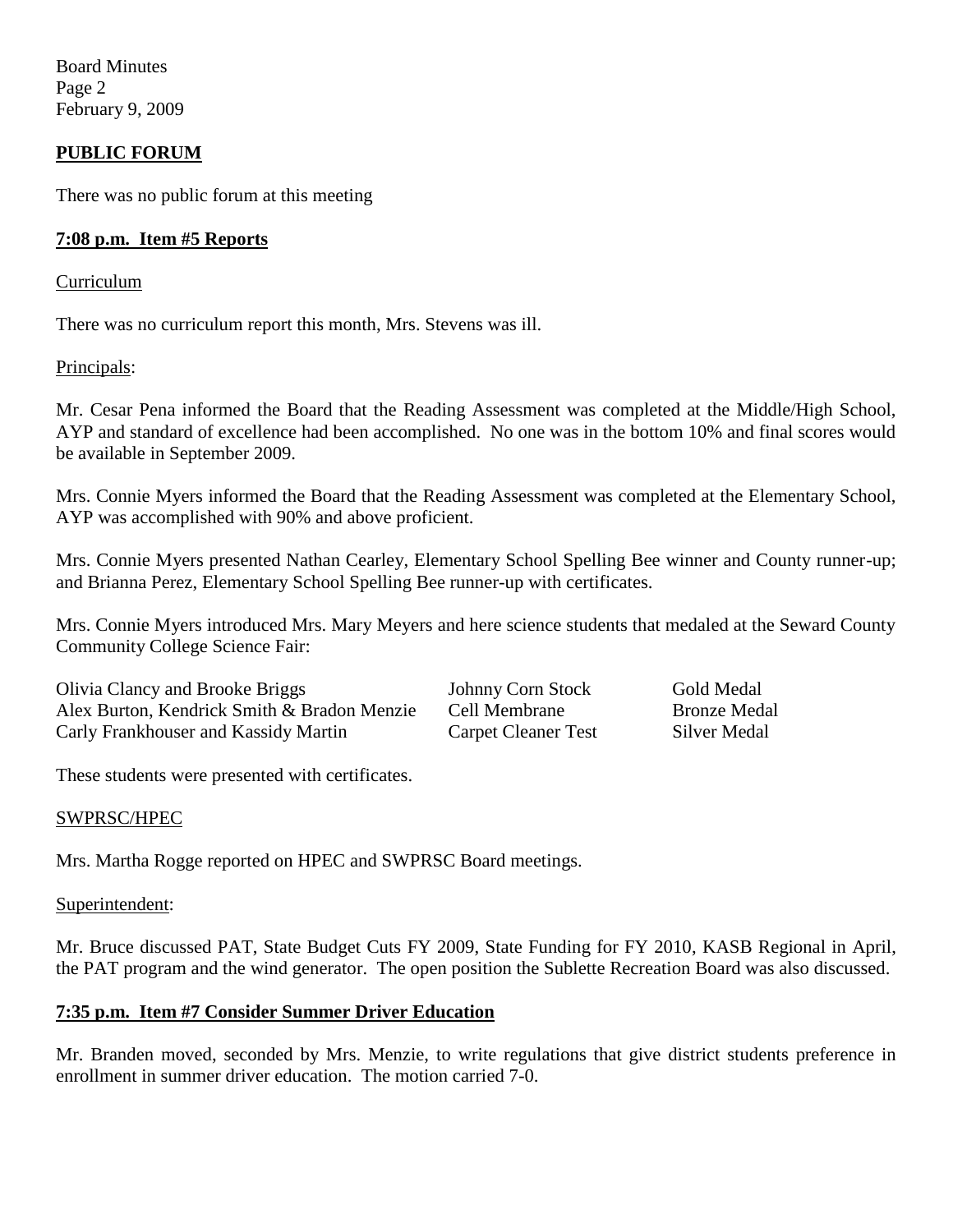Board Minutes Page 3 March 9, 2009

## **7:40 p.m. Item #8 Advertising Bus Bids**

Mrs. Rogge moved, seconded by Mr. Holloway, to authorize Mr. Bruce and Mr. McMullen to advertise for bus bids. The motion carried 7-0.

## **7:43 p.m. Item #8a Accept KACEE Grant**

Mr. Patterson moved, seconded by Mrs. Rogge, to accept the KACEE grant in the amount of \$4500 for the wind generator. The motion carried 7-0.

## **7:45 p.m. Item #9 Non-elected Personnel**

Mr. Meyer moved, seconded by Mrs. Rogge, to go into executive session to discuss non-elected personnel in order to protect the privacy interest of an identifiable individual(s), to include Mr. Bruce in executive session, and to reconvene to open session in the boardroom at 8:05 p.m. The motion carried 7-0.

The Board reconvened to open session at 8:05 p.m.

Mr. Meyer moved, seconded by Mrs. Rogge, to go into executive session to discuss non-elected personnel in order to protect the privacy interest of an identifiable individual(s), and to reconvene to open session in the boardroom at 8:15 p.m. The motion carried 7-0.

The Board reconvened to open session at 8:15 p.m.

Mr. Meyer moved, seconded by Mrs. Rogge, to go into executive session to discuss non-elected personnel in order to protect the privacy interest of an identifiable individual(s), and to reconvene to open session in the boardroom at 8:20 p.m. The motion carried 7-0.

The Board reconvened to open session at 8:20 p.m.

## **8:20 p.m. Item #10 Administrative Contracts**

Mrs. Rogge moved, seconded by Mr. Patterson to extend the contracts of Mr. Cesar Pena, Middle/High School Principal and Mrs. Connie Myers, Elementary School Principal for the 2009/2010 school year. The motion carried 7-0.

Mr. Braden moved, seconded by Mr. Meyer, to add an additional year to Mr. Bruce, Superintendent of Schools, contract. The motion carried 7-0.

# **8:23 p.m. #11 Approve Contracts**

Mr. Meyer moved, seconded by Mrs. Menzie, to give Lynn Myers, Interim Board Clerk, signature authority on all school district bank accounts with Centera Bank. The motion carried 7-0.